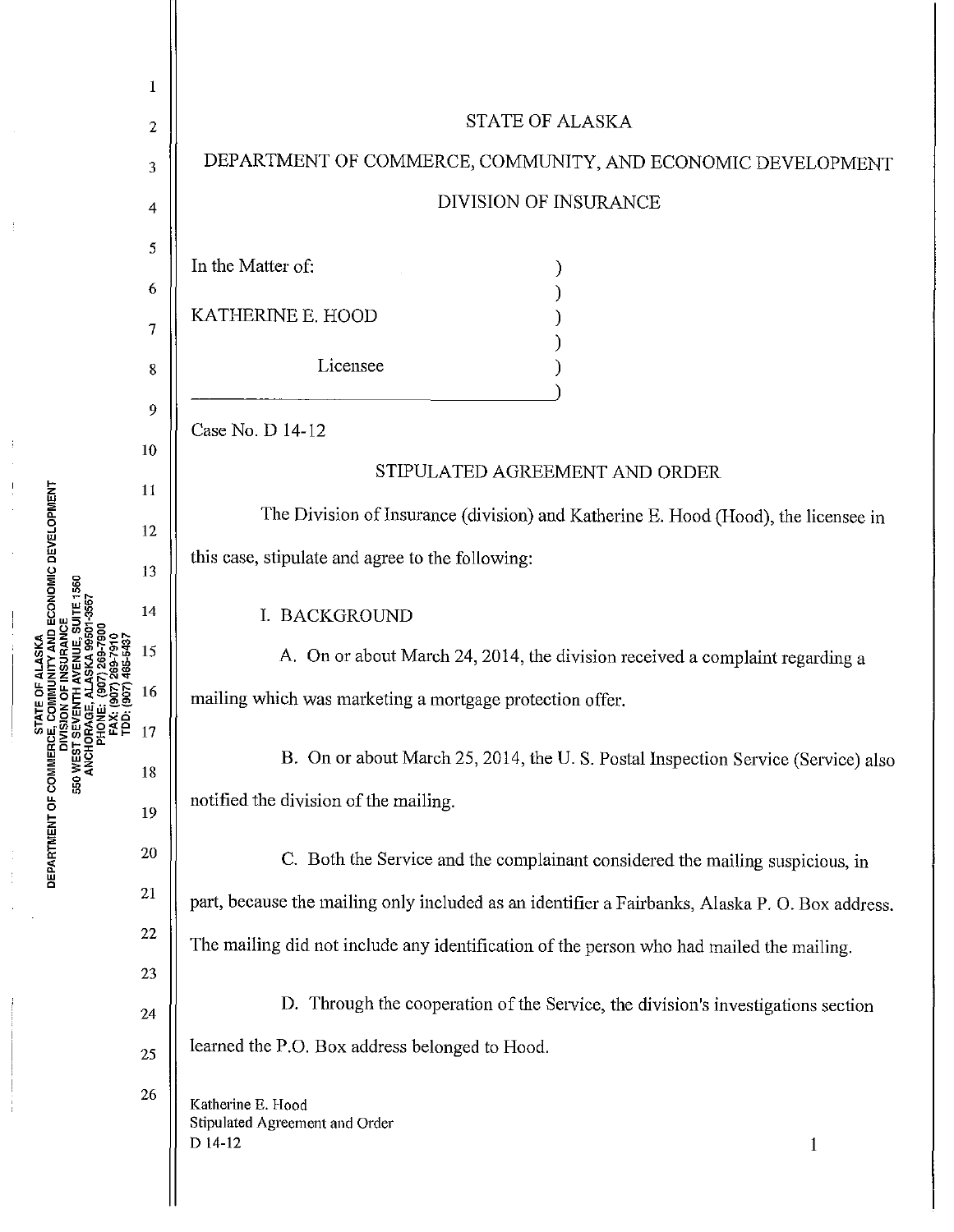1

2

3

4

5

6

7

8

9

10

11

12

13

14

15

16

17

19

18

20

21

E. Hood confirmed to the division's investigators that she had mailed the mailing to 3,336 recipients and that no business had been transacted as a result of the mailing.

F. Hood holds insurance producer license number 16024 and is the designated responsible licensed producer for the Hood Agency which holds insurance producer license number 23083.

G. AS 21.36.030(a)(10) provides that a person may not make, issue, circulate, broadcast, or have made, issued, circulated, or broadcast an estimate, circular, statement, illustration, comparison, assertion, or other written, electronic, or oral presentation that does not clearly designate the name of the insurer providing the coverage or about which the statements are made.

## II. TERMS OF AGREEMENT

1. Hood agrees to waive her right to a hearing and pay a civil penalty under AS 21.36.910 in the amount of \$2,500 with \$2,000 suspended. The unsuspended penalty in the amount of \$500 is payable at the time Hood has been notified that the director has signed the order adopting this agreement.

2. Hood's Alaska insurance producer license number 16024 will be suspended for a period of six months with that entire suspension suspended.

22 23 24 25 26 3. In the event Hood violates Alaska insurance laws or the terms of this agreement during the next two years, the suspended portion of the penalty referenced in paragraph one will be reinstated. In the event Hood violates Alaska insurance laws or the terms of this agreement during the next six months, the suspended portion of the penalty in paragraph 2 will Katherine E. Hood Stipulated Agreement and Order  $D$  14-12 2